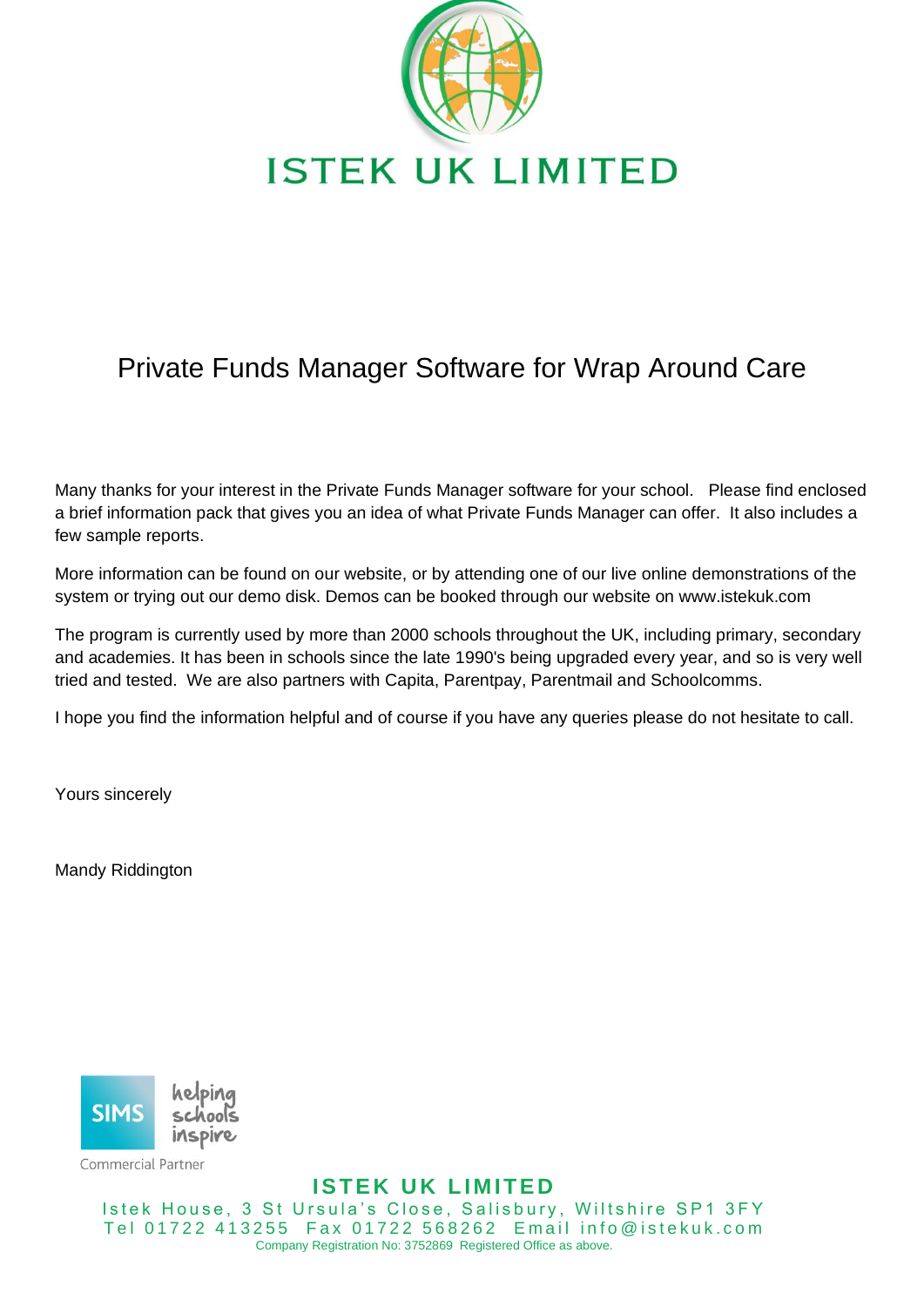# **Private Funds Manager**

The Private Funds Manager (PFM) is a simple to use program for schools. **It provides functions for managing wrap around care** (as well as school fund, managing trips, fundraising, tickets and uniform if required.

PFM is used by schools and colleges throughout the UK - from **nursery** schools and small **primaries**, to large **academies**. More than **2000** schools are using the program, which was first introduced in **1999**.

PFM manages **before/after school clubs**, either those that are booked in advance, or those where children are charged in arrears after attendance. For this booked in advance, PFM can produce **invoices** for the **sessions**, and **can** then produce **attendance records, payment reports, statements and chase up letters**.

> PFM **links well** with other programs, with online applications and with Microsoft programs. We are a partner of **Capita Sims** as well as several online payment providers.

PFM provides an **automatic, inbuilt facility to accept bank transfers & internet payments** made through the internet banking system. This facility is **free of charge** and allows parents to pay online for wrap around care. Alternatively, PFM can link with online payment providers such as Parentpay, Parentmail, SchoolComms and Teachers2Parents.

> PFM processes **cash** & **cheque** payments simply & efficiently, producing **receipts** if required. It also processes childcare voucher. It can automatically read **standing orders and direct debits** from your bank statement, or you can setup standing order schedules in advance for recurring entries.

Pupil information is **automatically synchronised from Sims.net** (and other pupil record systems) ensuring that information such as medical details, pupil premium status and parent contact details are always up to date.

> **Payments out** can be made from PFM either as **cash**, hand written **cheques**, **pre printed cheques** or through the **BACS** system.









Clubs

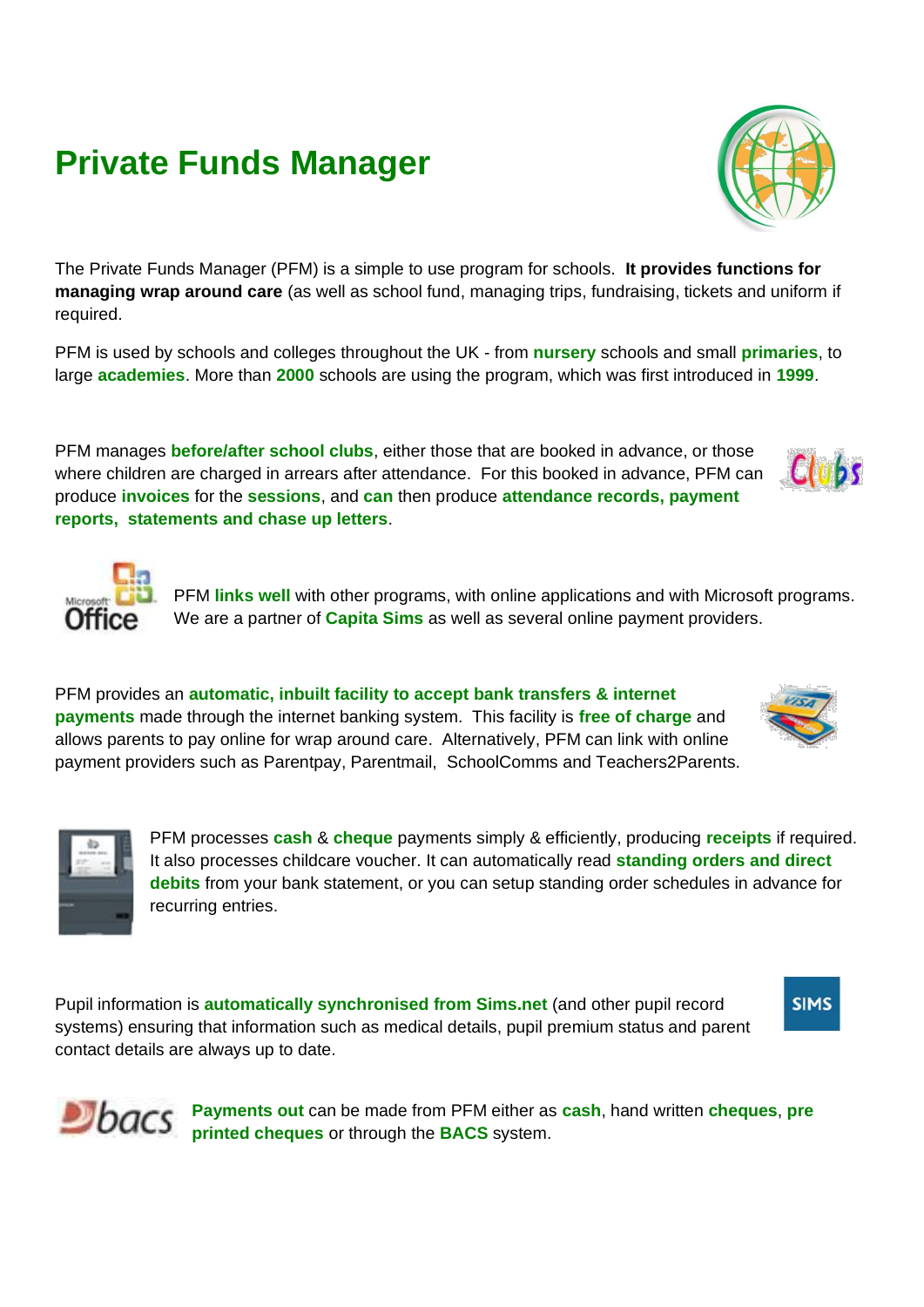

PFM has an inbuilt **invoicing module**, producing invoices for parents detailing either before/after school sessions already attended or to invoice in advance for the whole term/half term. You can also invoice external customers such as for **lettings and hires**.

PFM provides a **very wide range of reports**. These include standard **Financial reports** such as the Balance Sheet, Income & Expenditure, Audit Trail etc.; **Account Summaries –** money in and out and balances; **Club/session reports** such as contact lists, medical lists, payment reports; **Debtors functions** including reports, letters and emails; and **Pupil reports** such as sessions attended, amounts owing, amounts paid etc.



**Send reports to organisers** - eg lists of parental contacts if going out of school, key medical information etc., to the persons**smartphone** so that paper lists are unnecessary.





PFM costs just **£195** for **primary** schools plus **£96** per annum for the **annual licence** including **support** and upgrades. (So £195+96 year 1, and then £96pa subsequently)

**Online** set up assistance and **training** is **free of charge** for the first term, and can then be purchased either as individual sessions or as a whole term or whole year package. Onsite training, setup and assistance can be purchased at an additional charge.

> **Istek UK Ltd, 3 St Ursula's Close, Salisbury, Wiltshire SP1 3FY T: 01722 413255 E: info@istekuk.com W: [www.istekuk.com](http://www.istekuk.com/)**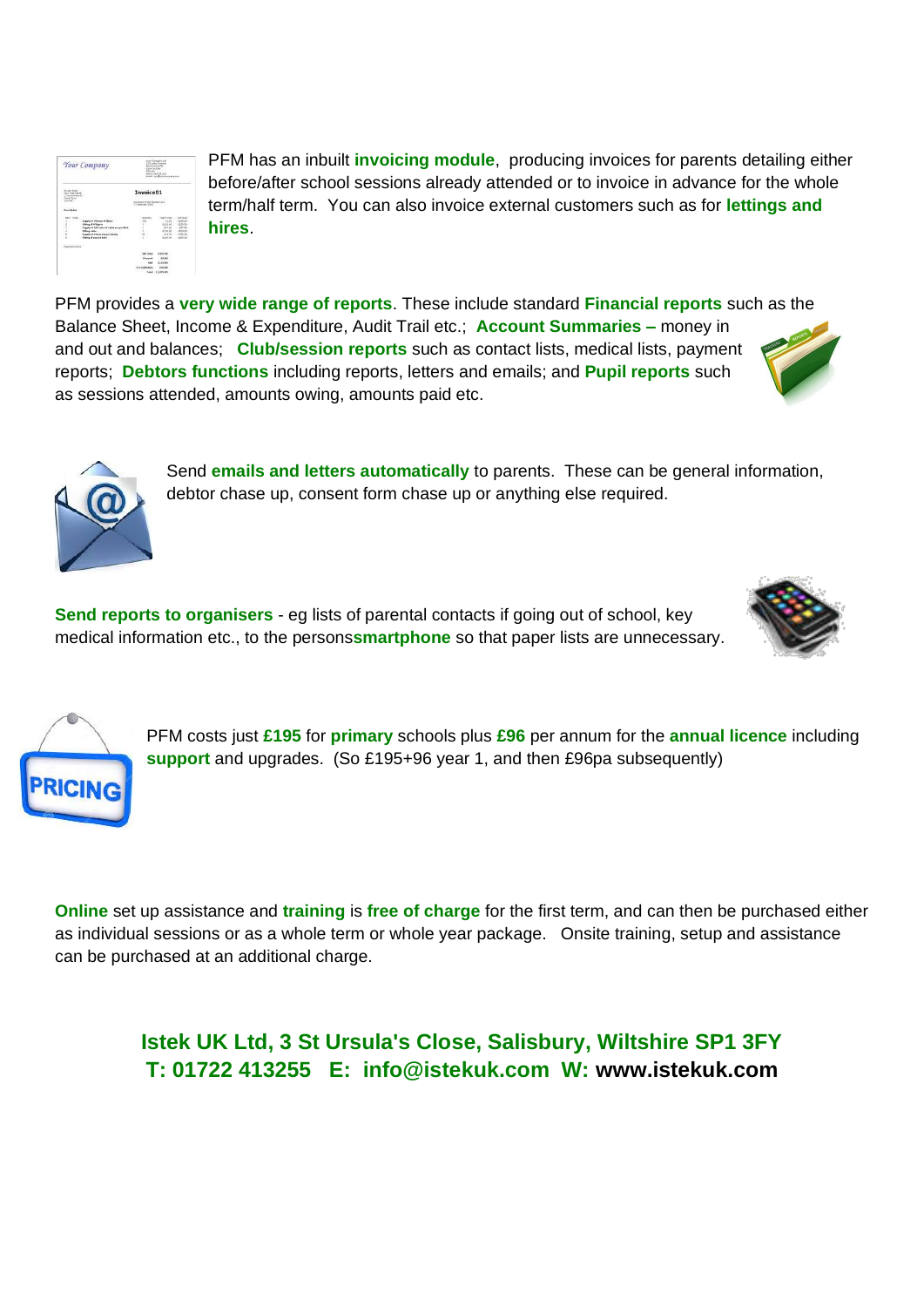#### **Converting from an existing system**

If you are currently using a different system for your wrap around care, then it's easy to convert across to PFM. You just need a list of accounts/clubs/sessions from your existing system, any closing balances you want to bring forward and a closing bank balance. **This might be another program or from spreadsheets/ledgers.** You will also need any outstanding balances if money is currently owed by pupils.

We provide a **free of charge online setup session** that runs through this, and **takes less than an hour to complete**. This is what we do:

- 1. Install PFM on your server the CD autoruns and only takes about a minute to install
- 2. Enter the school name on the registration screen
- 3. Set up the link with your pupil records system provide a valid Sims.net username and password and the student information is automatically synchronised in.
- 4. Setup your bank accounts- provide a 3 character code, an account name, sort code and account number for each.
- 5. Setup your various clubs or sessions (and any other required accounts) we call these Short Codes. Each has a code of up to 10 characters eg ASCAUT18 , and a full name such as After School Club Autumn Term 2018
- 6. Select the students who are part of this account (ie people attending the club)
- 7. Enter opening balances as taken from your existing system.
- 8. That's it you are ready to start processing.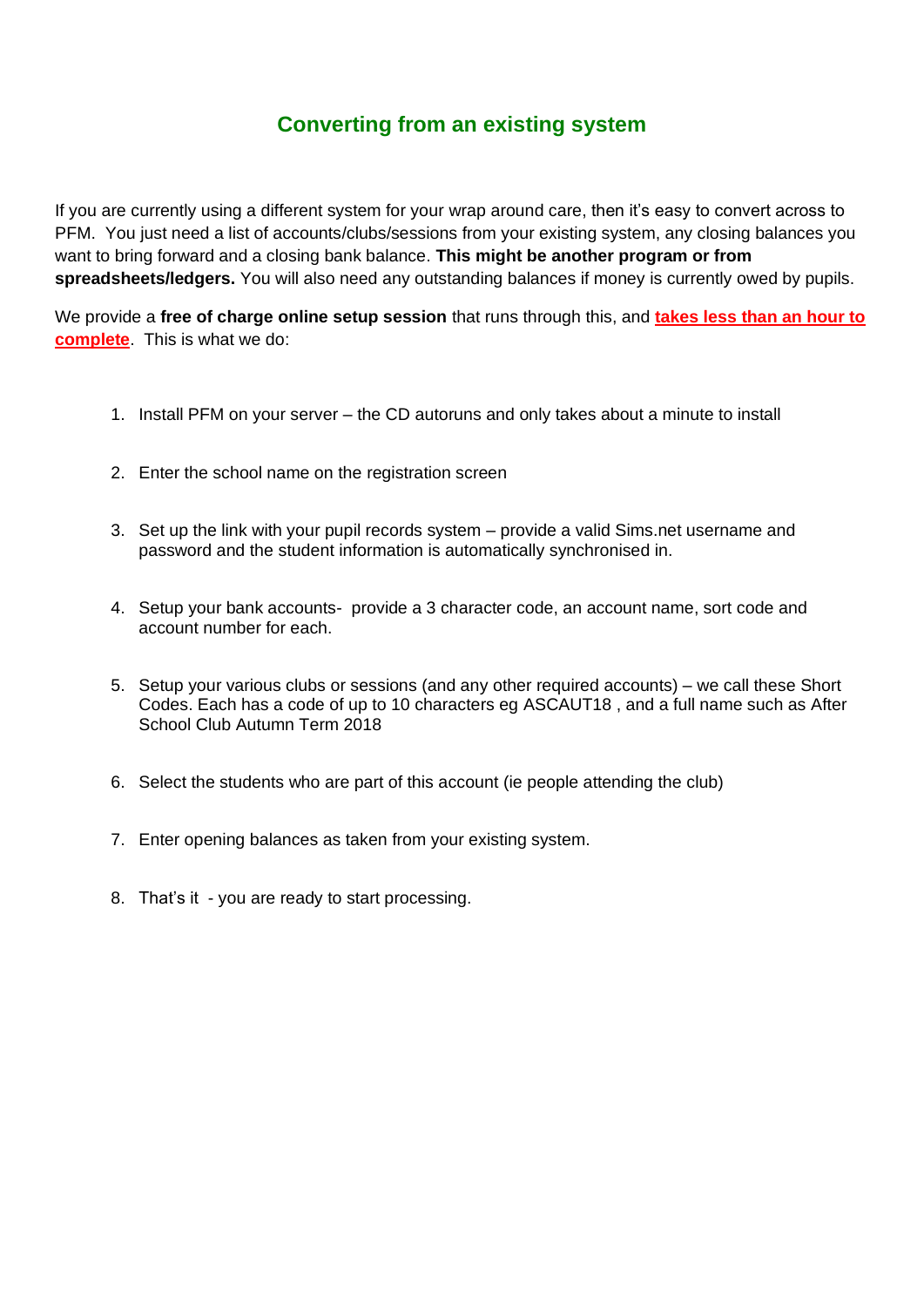#### **Some Sample Reports**

#### Wrap around reports Attendance reports – one student (or many)

| Private Funds Manager Demo - Private Fund            |                                    |                             |                                       |                                |                                              |                                                                  |                                   | Date 11/04/2018                                  |
|------------------------------------------------------|------------------------------------|-----------------------------|---------------------------------------|--------------------------------|----------------------------------------------|------------------------------------------------------------------|-----------------------------------|--------------------------------------------------|
|                                                      |                                    |                             | 09/04/2018 to 06/05/2018 (inclusive). |                                |                                              | After School Club Attendance Record for Coombes Sasha [11H] from |                                   |                                                  |
| <b>Week Commencing Mon</b>                           |                                    | Tu                          | Wed                                   | Th                             | Fri                                          | Cost                                                             | <b>Received</b>                   | <b>Balance</b>                                   |
| Balance brought forward                              |                                    |                             |                                       |                                |                                              |                                                                  |                                   | $-£18.75$                                        |
| 09/04/2018<br>16/04/2018<br>23/04/2018<br>30/04/2018 | ✓<br>✓<br>$\checkmark$<br>$\times$ | ×<br>$\times \times \times$ | ×<br>$\times$<br>$\times$<br>$\times$ | ×<br>$\frac{1}{x}$<br>$\times$ | $\times$<br>$\times$<br>$\times$<br>$\times$ | £3.00<br>£3.00<br>£3.00<br>£0.00                                 | £10.00<br>£0.00<br>£0.00<br>£0.00 | $-£11.75$<br>$-£14.75$<br>$-£17.75$<br>$-£17.75$ |
|                                                      |                                    |                             |                                       |                                |                                              | £9.00                                                            | £10.00                            | $-£17.75$                                        |

## Registers – can be daily or weekly

|                                         | <b>Register for After School Club</b> |    |   | from 09/04/18 to 13/04/18 |   |                       |  |
|-----------------------------------------|---------------------------------------|----|---|---------------------------|---|-----------------------|--|
| Person(s) Responsible : MMK<br>Details: |                                       |    |   |                           |   |                       |  |
|                                         |                                       |    |   |                           |   |                       |  |
| Name [Class]                            | м                                     | Tu | W | Th                        | F | <b>Notes</b>          |  |
| Coombes Sasha [11H]                     |                                       |    |   |                           |   |                       |  |
| Coombes Sophie [8B]*                    |                                       |    |   |                           |   |                       |  |
| Luff James [9J]*<br>Noyer Charlie [9H]  |                                       |    |   |                           |   | No aspirin            |  |
| Riddington Sam <sup>[8A]</sup>          |                                       |    |   |                           |   | Allergic to Shellfish |  |
| Ridout Louisa [10N]                     |                                       |    |   |                           |   | Epipen                |  |
| Rose Kay [11H]*                         |                                       |    |   |                           |   | Heart murmur          |  |
|                                         |                                       |    |   |                           |   |                       |  |
|                                         |                                       |    |   |                           |   |                       |  |
|                                         |                                       |    |   |                           |   |                       |  |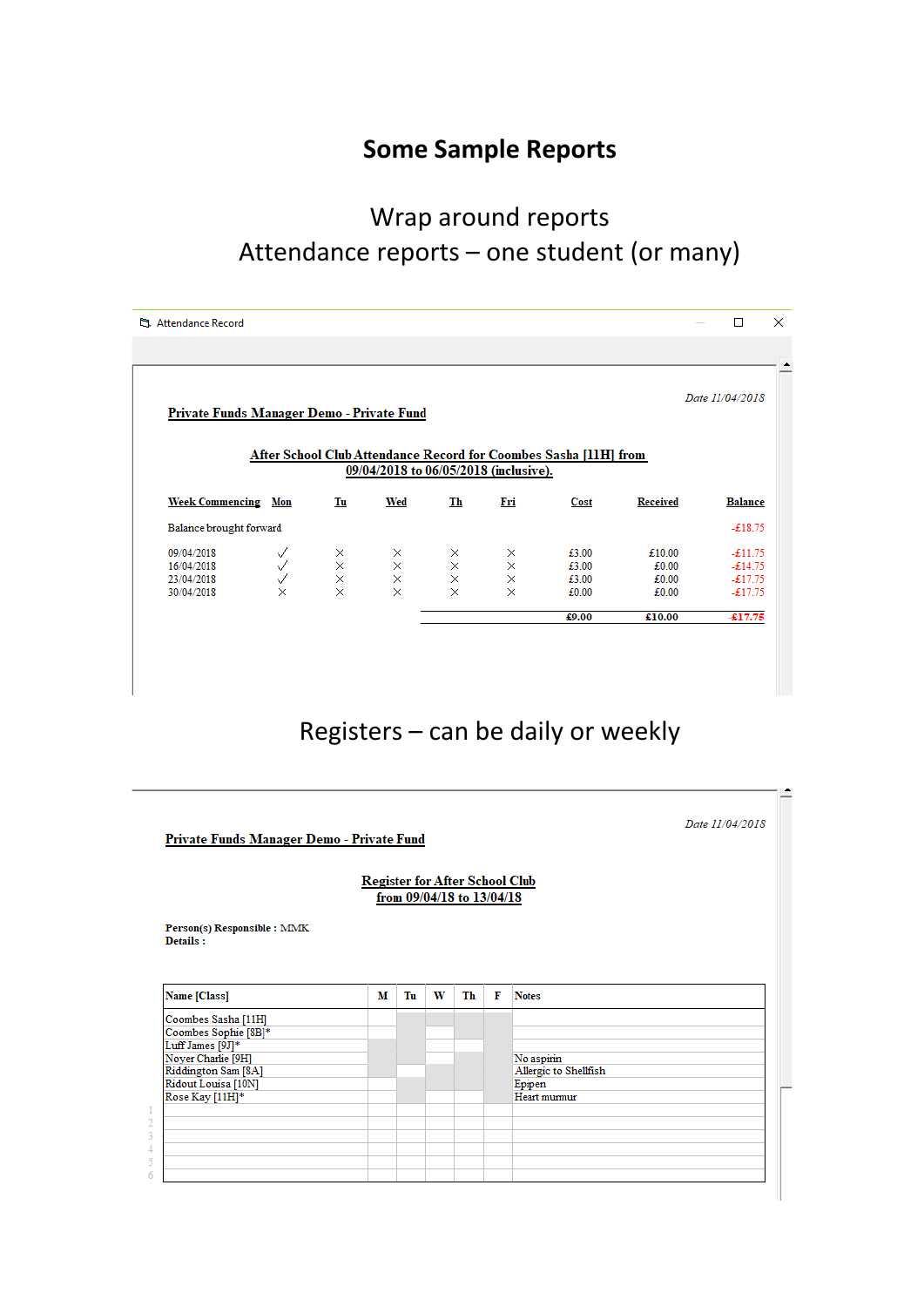#### Contact List

| Date of Trip: Saturday 23 June 2012<br>Person(s) Responsible : Zaccarini Carlos.<br>Details: 40 students are attending. 39 students attending. James Easter withdrawn but £60 deposit retained. |            |                |            |                             |                           |
|-------------------------------------------------------------------------------------------------------------------------------------------------------------------------------------------------|------------|----------------|------------|-----------------------------|---------------------------|
| Name                                                                                                                                                                                            | Class Year | Permission M/F | DOB        | Tel No.                     | Notes                     |
| Amos Jordan                                                                                                                                                                                     | 10CA 10    | м              | 13/07/1997 | 01622 862313 / 07807 686738 |                           |
| Bramley-Harker Matt                                                                                                                                                                             | 10CA 10    | м              | 24/09/1996 | 01622 747948 / 07933 527195 | Asthma                    |
| Brown Joel                                                                                                                                                                                      | 10CA 10    | м              | 10/06/1997 | 01732 882992 / 07539 223011 |                           |
| Clarkson Luke                                                                                                                                                                                   | 10CA 10    | м              | 20/08/1997 | 01622 757446 / 07944 569527 |                           |
| Coward Samuel                                                                                                                                                                                   | 10CA 10    | м              | 01/10/1996 | 01622 630369 / 07934 478862 |                           |
| Davis George                                                                                                                                                                                    | 10ZC 10    | м              | 11/06/1997 | 01622 693341 / 07739 024210 | Asthma Severs             |
|                                                                                                                                                                                                 |            |                |            |                             | Disease in right heel     |
| Dibble Timothy                                                                                                                                                                                  | 10GD 10    | M              | 12/03/1997 | 01732 762812 / 07885 951895 | Perferation of the        |
|                                                                                                                                                                                                 |            |                |            |                             | right ear drum            |
| Dighton Harry                                                                                                                                                                                   | 10RH 10    | м              | 14/08/1997 | 01732 220870 / 07789 138557 |                           |
| Easter James                                                                                                                                                                                    | 10GD 10    | м              | 23/12/1996 | 01622 859901 / 07854 100006 | Mild asthma               |
| Epps Jack                                                                                                                                                                                       | 10CA 10    | M              | 01/11/1996 | 01732 840276 / 07936 080865 | Asthma                    |
| Glenie Jamie                                                                                                                                                                                    | 10CA 10    | M              | 10/12/1996 | 01580 893021 / 07970 713957 | Supravalvar aortic        |
|                                                                                                                                                                                                 |            |                |            |                             | stenosis repaired<br>2001 |
| Godfrey Thomas                                                                                                                                                                                  | 10CA 10    | м              | 03/03/1997 | 01622 679679 / 07841 534370 | Asthma - mild             |
| Grimwood John                                                                                                                                                                                   | 10AN 10    | м              | 23/03/1997 | 01622 751664 / 07976 717135 | Allergy fish              |

# Medical Report

| Name                   | Class             | <b>Medical Notes</b>                 | <b>Medical Conditions</b> |
|------------------------|-------------------|--------------------------------------|---------------------------|
| Amos Jordan            | 10 <sub>CA</sub>  |                                      |                           |
| Bramley-Harker Matthew | 10CA              | Asthma                               |                           |
| Brown Joel             | 10 <sub>CA</sub>  |                                      |                           |
| Clarkson Luke          | 10 <sub>CA</sub>  |                                      |                           |
| Coward Samuel          | 10 <sub>CA</sub>  |                                      |                           |
| Davis George           | 10ZC              | Asthma. Severs Disease in right      |                           |
|                        |                   | heel                                 |                           |
| Dibble Timothy         | 10GD              | Perferation of the right ear drum    |                           |
| Dighton Harry          | 10RH              |                                      |                           |
| Easter James           | 10GD              | Mild asthma                          |                           |
| Epps Jack              | 10 <sub>C</sub> A | Asthma                               |                           |
| Glenie Jamie           | 10 <sub>CA</sub>  | Supravalvar aortic stenosis repaired |                           |
|                        |                   | 2001                                 |                           |
| Godfrey Thomas         | 10CA              | Asthma - mild                        |                           |
| Grimwood John          | 10AN              | Allergy fish                         |                           |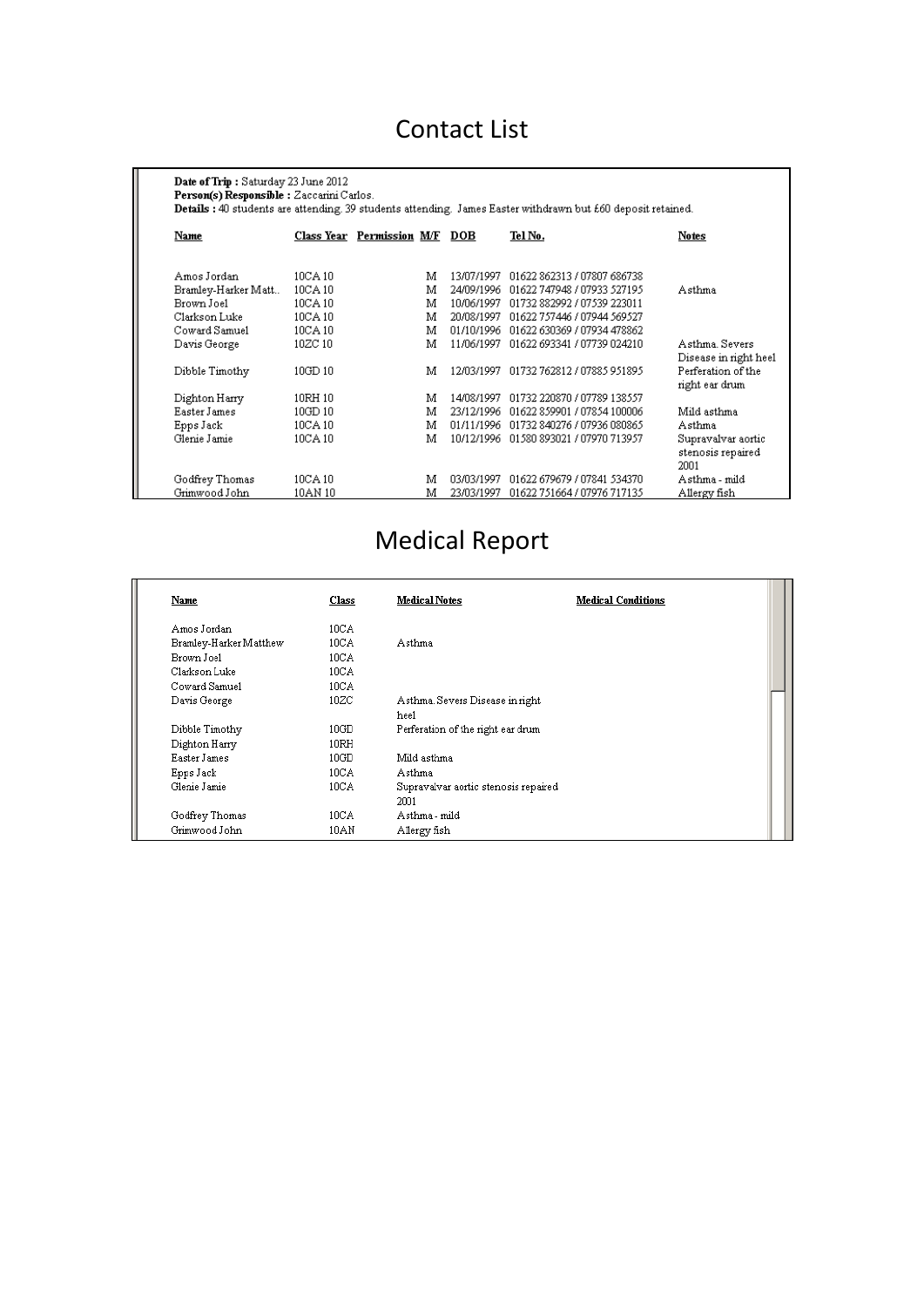#### Payments received / owing

Date 04/06/2013

**Online Payments - Private Fund**<br>Registered Charity No. 10050330

#### Payments Received for 2012TRSALOU. Yr 10 Salou Spain June 2012

Date of Trip: Saturday 23 June 2012 Person(s)Responsible: Zaccarini Carlos Details: 40 students are attending. 39 students attending. James Easter withdrawn but £60 deposit retained.

| Name                | Class            | Year | Amt Due | <b>Amt Paid</b> | Amt Owing | Permission |
|---------------------|------------------|------|---------|-----------------|-----------|------------|
| Amos Jordan         | 10 <sub>CA</sub> | 10   | £750.00 | £300.00         | £450.00   |            |
| Bramley-Harker Matt | 10CA             | 10   | £750.00 | £300.00         | £450.00   |            |
| Brown Joel          | 10 <sub>CA</sub> | 10   | £750.00 | £300.00         | £450.00   |            |
| Clarkson Luke       | 10 <sub>CA</sub> | 10   | £750.00 | £300.00         | £450.00   |            |
| Coward Samuel       | 10 <sub>CA</sub> | 10   | £750.00 | £300.00         | £450.00   |            |
| Davis George        | 10ZC             | 10   | £750.00 | £300.00         | £450.00   |            |
| Dibble Timothy      | 10GD             | 10   | £750.00 | £300.00         | £450.00   |            |
| Dighton Harry       | 10RH             | 10   | £750.00 | £200.00         | £550.00   |            |
| Easter James        | 10GD             | 10   | £750.00 | £60.00          | £690.00   |            |
| Epps Jack           | 10 <sub>CA</sub> | 10   | £750.00 | £300.00         | £450.00   |            |

#### FINANCIAL REPORTS Income & expenditure

|                |                                                                  |           |            |             | Date 04/06/2013 |
|----------------|------------------------------------------------------------------|-----------|------------|-------------|-----------------|
|                | <b>Online Payments - Private Fund</b>                            |           |            |             |                 |
|                |                                                                  |           |            |             |                 |
|                | Income and Expenditure Report for Period to 04/06/2013 Inclusive |           |            |             |                 |
|                |                                                                  |           |            |             |                 |
|                |                                                                  | Opening   | Income     | Expenditure | Closing         |
| 2011TRBBCTRL.  | Yr13 BBC Trip 3 Dec 2011                                         | £0.00     | £50.50     | £47.80      | £2.70           |
| 2011TRBUTSE.   | Yr7 Butser Farm Trip                                             | €0.00     | £4,123.55  | £3,396.60   | £726.95         |
| 2011TRCHEMI    | Yr12/13 Chemistry in Action                                      | £0.00     | £1,571.25  | €1.271.00   | £300.25         |
|                | 8/12/11                                                          |           |            |             |                 |
| 2011TRCREATI   | Closed, Yr 12/13 CREATIVE<br>PROCESS 11                          | £0.00     | £607.35    | £607.35     | £0.00           |
| 2011TRNATGA    |                                                                  | £0.00     | £331.00    | £350.00     | $-£19.00$       |
| 2011TRSCIENC   | National & Portrait Gallery<br>Yr 9 Science in Action            | £0.00     | £1,482.25  | £1,250.00   | £232.25         |
|                | 18/11/11                                                         |           |            |             |                 |
| 2012DARTOB     | Dartmoor Outward Bound                                           | £0.00     | £0.00      | £0.00       | £0.00           |
|                | Course                                                           |           |            |             |                 |
| 2012GAMES      | Yr 10 & 11 Offsite Games                                         | £0.00     | £9,970.00  | £0.00       | £9,970.00       |
| 2012GEOGFIE    | Year 12 Geography Field Work                                     | £0.00     | £484.00    | £0.00       | £484.00         |
|                | 2012                                                             |           |            |             |                 |
| 2012HARVARD    | Yr12/13 Harvard MUN January                                      | £9,000.00 | £31,843.00 | £35,964.43  | £4,878.57       |
|                | 2012                                                             |           |            |             |                 |
| 2012HOODIES    | 2012 Hoodies                                                     | £0.00     | £115.00    | £0.00       | £115.00         |
| 2012LAKE GAR   | Rugby Tour Italy April 2012                                      | £4,820.00 | £15,500.00 | £0.00       | £20,320.00      |
| 2012RUGBYSP    | Lake Garda Rugby                                                 | £0.00     | £4,234.00  | £2,157.60   | £2,076.40       |
|                | Sponsorship for kit                                              |           |            |             |                 |
| 2012SATIEBAD   | Sales of Ties and Badges                                         | £0.00     | £186.35    | £0.00       | £186.35         |
| 2012TATE       | 2012 Tate Modern Trip                                            | £0.00     | £0.00      | £0.00       | £0.00           |
| 2012TRF1CITY.  | Yr13 F1 in Schools City                                          | £0.00     | £135.00    | £132.00     | £3.00           |
|                | University                                                       |           |            |             |                 |
| 2012TRFUTUR    | Yr9 Paris/Futuroscope June                                       | £0.00     | £5,181.75  | £2,000.00   | £3,181.75       |
|                | 2012                                                             |           |            |             |                 |
| 2012TRGERMA    | Yr8/9 Germany June 2012                                          | £0.00     | £5,600.00  | £2,000.00   | £3,600.00       |
| 2012TRPARLIA   | Houses of Parliament 22 Feb                                      | £0.00     | €220.00    | £0.00       | €220.00         |
|                | 2012                                                             |           |            |             |                 |
| . <del>.</del> | 0010                                                             | 000       | 0.00000    | 10000       | 10000           |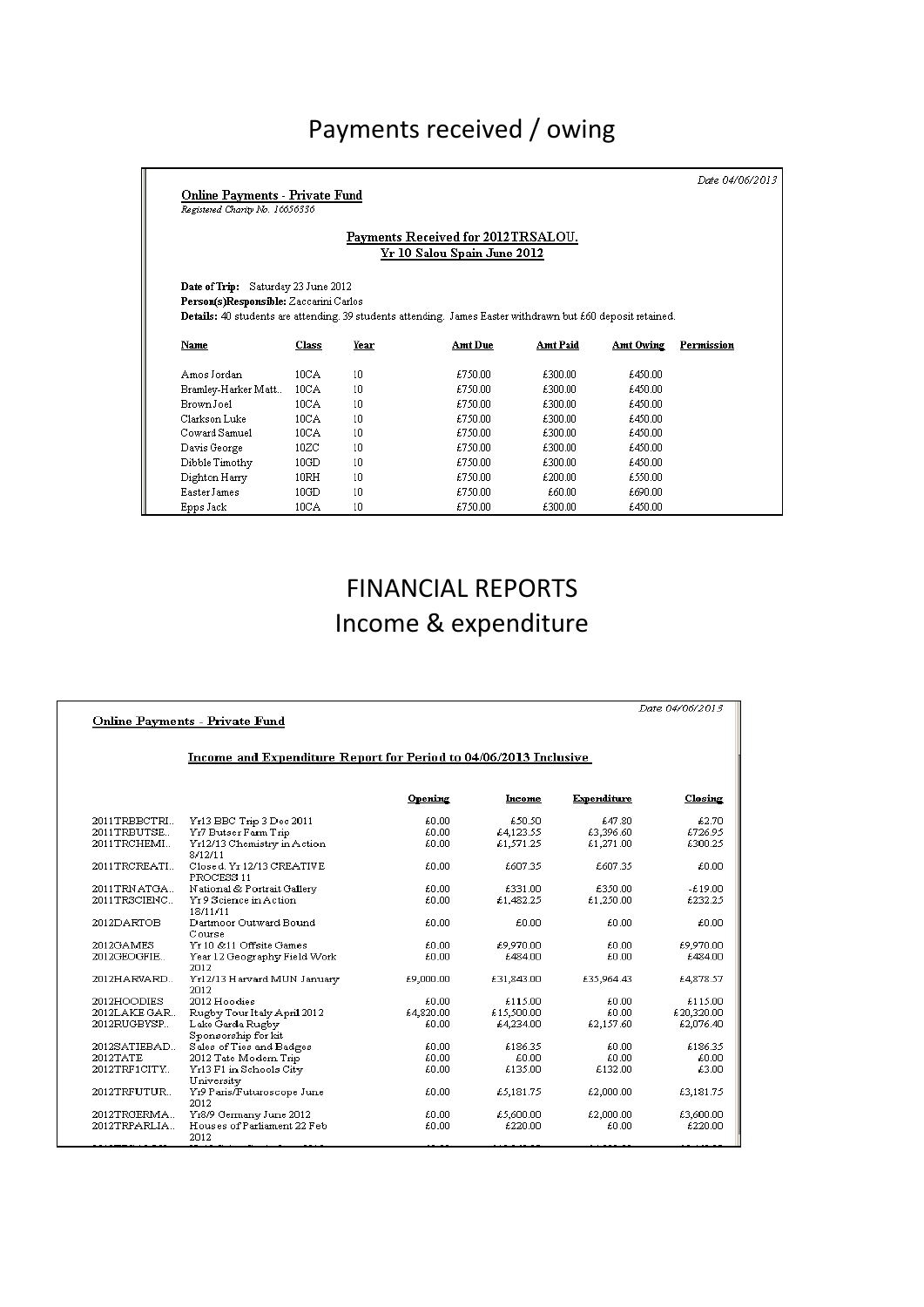# Summary Balance Sheet -

| Summary Balance Sheet for the Period to 04/06/2013 Inclusive                |                                    |             |  |
|-----------------------------------------------------------------------------|------------------------------------|-------------|--|
| Excess of Income over Expenditure<br>Opening Balances<br>Movement in Period | £0.00<br>£122,663.66<br>£40,219.42 |             |  |
| Closing Balance                                                             | £162,883.08                        |             |  |
| Represented By                                                              |                                    |             |  |
| Cash                                                                        |                                    | £0.00       |  |
| FEX - Foreign exchange                                                      |                                    | £1,211.82   |  |
| NAT - Nat West                                                              |                                    | £142,949.12 |  |
| OP - Online Payments                                                        |                                    | £0.00       |  |
| PC - Petty Cash                                                             |                                    | £318.56     |  |
| RES - Reserve a/c                                                           |                                    | £18,403.58  |  |
|                                                                             | £162,883.08                        | £162,883.08 |  |

#### Audit Trail

| <b>G.</b> Audit Trail |                                 |                                |                                                               |                                                                      |
|-----------------------|---------------------------------|--------------------------------|---------------------------------------------------------------|----------------------------------------------------------------------|
|                       |                                 |                                |                                                               |                                                                      |
|                       |                                 | Online Payments - Private Fund |                                                               | Date 04/06/                                                          |
|                       | Registered Charity No. 16656336 |                                | Audit Trail for the Period<br>01/09/11 to 04/06/13 inclusive. |                                                                      |
| No.                   | A/C                             | <b>Short Code</b>              | Amount                                                        | Date Notes                                                           |
| 5864                  | NAT                             | 2012GAMES                      | £40.00                                                        | 08/09/11 Cheque 100030 from Hage George [9DV]                        |
| 5865                  | <b>NAT</b>                      | 2012GAMES                      | £40.00                                                        | 08/09/11 Cheque 500910 from Coward Samuel [9CA]                      |
| 5866                  | <b>NAT</b>                      | 2012GAMES                      | £40.00                                                        | 08/09/11 Cheque 102782 from Corbyn William [10TS]Mr J<br>Corbyn      |
| 5867                  | NAT                             | 2012GAMES                      | £40.00                                                        | 08/09/11 Cash from Britto Patrick [10SF]Cash                         |
| 5868                  | <b>NAT</b>                      | 2012GAMES                      | £40.00                                                        | 08/09/11 Cheque 200786 from Derbyshire Robert [10LH]                 |
| 5869                  | NAT                             | 2012GAMES                      | £40.00                                                        | 08/09/11 Cheque 102338 from Hunter Sebastian [10LH]K<br>P W Hunter   |
| 5870                  | <b>NAT</b>                      | 2012GAMES                      | £40.00                                                        | 08/09/11 Cheque 000662 from Gandhi Roshan [10PH]Mr S<br>Gandhi       |
| 5871                  | <b>NAT</b>                      | 2012GAMES                      | £40.00                                                        | 08/09/11 Cheque 022011 from Galligan Henry [10SF]Mr T<br>P Galligan  |
| 5872                  | NAT                             | 2012GAMES                      | £40.00                                                        | 08/09/11 Cheque 200473 from Brown Dominic [11MY]Mr &<br>Mrs ME Brown |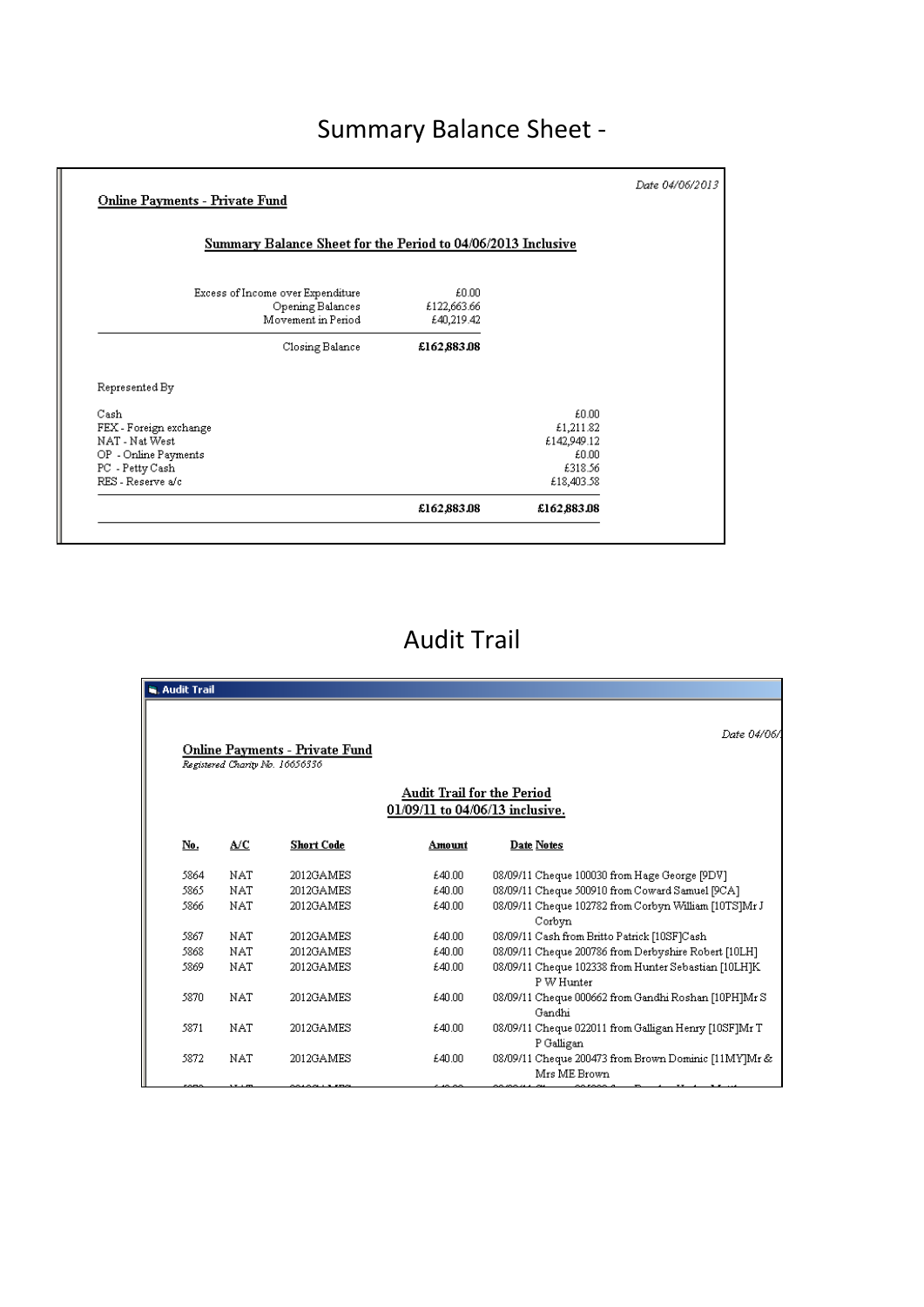#### Account Balances

| <b>G. Account Balances</b>                                               |                                                                             |                        |
|--------------------------------------------------------------------------|-----------------------------------------------------------------------------|------------------------|
| <b>Online Payments - Private Fund</b><br>Registered Charity No. 16656336 |                                                                             | Date 04/0              |
|                                                                          | Account Balances to 04/06/13 Inclusive.                                     |                        |
| <b>Short Code</b>                                                        | <b>Full Description</b>                                                     | <b>Current Balance</b> |
| 2011TRBBCTRIP                                                            | Yr13 BBC Trip 3 Dec 2011                                                    | £2.70                  |
| 2011TRBUTSER                                                             | Yr7 Butser Farm Trip                                                        | £726.95                |
| 2011TRCHEMINAC<br>2011TRCREATIVE                                         | Yr12/13 Chemistry in Action 8/12/11<br>Closed, Yr 12/13 CREATIVE PROCESS 11 | £300.25<br>£0.00       |
| 2011TRNATGAL                                                             | National & Portrait Gallery                                                 | $-619.00$              |
| 2011TRSCIENCEIN                                                          | Yr 9 Science in Action 18/11/11                                             | £232.25                |
| 2012DARTOB                                                               | Dartmoor Outward Bound Course                                               | £0.00                  |
| 2012GAMES                                                                | Vr 10 & 11 Offsite Games                                                    | £9,970.00              |
| 2012GEOGFIELD                                                            | Year 12 Geography Field Work 2012                                           | £484.00                |
| 2012HARVARDMU.                                                           | Yr12/13 Harvard MUN January 2012                                            | £4,878.57              |
| 2012HOODIES                                                              | 2012 Hoodies                                                                | £115.00                |
| 2012LAKE GARDA                                                           | Rugby Tour Italy April 2012                                                 | £20,320.00             |
| 2012RUGBYSPON                                                            | Lake Garda Rugby Sponsorship for kit                                        | £2,076.40              |
| 2012SATIEBADGE                                                           | Sales of Ties and Badges                                                    | £186.35                |
| 2012TATE                                                                 | 2012 Tate Modern Trip                                                       | £0.00                  |
| 2012TRF1CITYUNI                                                          | Yr13 F1 in Schools City University                                          | £3.00                  |
| 2012TRFUTUROSC                                                           | Yr9 Paris/Futuroscope June 2012                                             | £3,181.75              |
| 2012TRGERMANY                                                            | Yr8/9 Germany June 2012                                                     | £3,600.00              |
| 2012TRPARLIAME.                                                          | Houses of Parliament 22 Feb 2012                                            | £220.00                |
| 2012TRSALOU                                                              | Yr 10 Salou Spain June 2012                                                 | £5,460.00              |
| 2012WORLD CHAL                                                           | World Challenge July 2012                                                   | £790.57                |

#### BANK REPORTS

## Balances report

| <b>B. Bank Account Balances</b>       | $\Box$ $\Box$ $\times$                                       |
|---------------------------------------|--------------------------------------------------------------|
| <b>Online Payments - Private Fund</b> | Date 04/06/2013                                              |
|                                       | Bank Account Balances for the Period to 04/06/2013 Inclusive |
| Cash                                  | £0.00                                                        |
| NAT - Nat West                        | £142,949.12                                                  |
| PC - Petty Cash                       | £318.56                                                      |
| FEX - Foreign exchange                | £1,211.82                                                    |
| RES - Reserve a/c                     | £18,403.58                                                   |
| OP - Online Payments                  | £0.00                                                        |
|                                       | £162,883.08                                                  |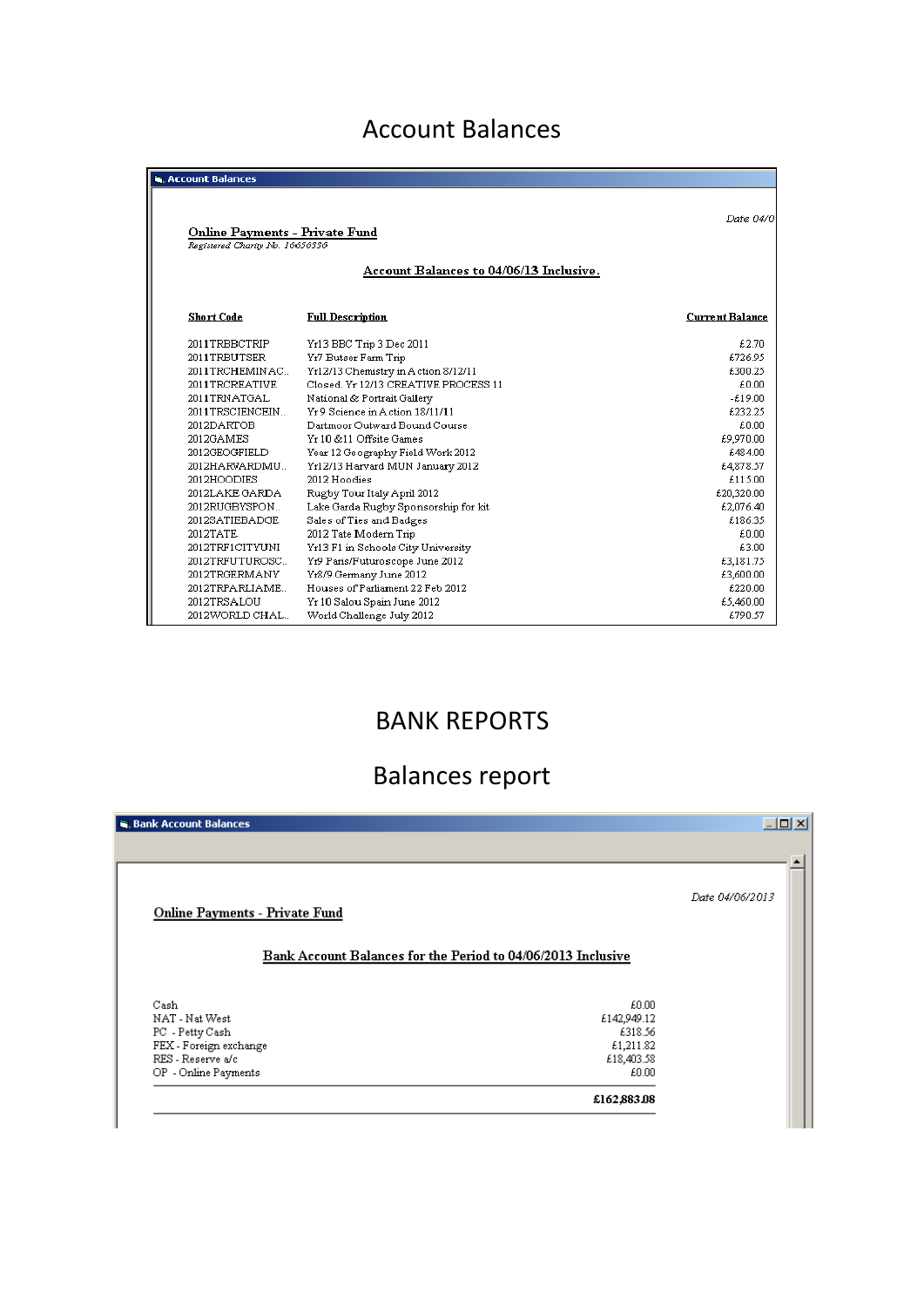# Bank Rec report

| Date 04/06/2013<br><b>Online Payments - Private Fund</b>                                       |                                                                                          |                                              |                                  |             |  |
|------------------------------------------------------------------------------------------------|------------------------------------------------------------------------------------------|----------------------------------------------|----------------------------------|-------------|--|
| Transaction Reconciliation Listing for the Account NAT - Nat West<br><b>Statement Ref 803.</b> |                                                                                          |                                              |                                  |             |  |
|                                                                                                |                                                                                          |                                              | <b>Opening Balance</b>           | £133,426.86 |  |
| Date                                                                                           | Description                                                                              | Receipts                                     | Payments                         |             |  |
| <b>Reconciled Items</b>                                                                        |                                                                                          |                                              |                                  |             |  |
| 06 Oct 2011 ref 102517<br>11 Oct 2011 102428/9<br>11 Oct 2011 102465/6                         |                                                                                          | £2.75                                        | £2,005.00<br>£1,025.00           |             |  |
| 11 Oct 2011 102465/6G<br>11 Oct 2011 102461/2G                                                 |                                                                                          | £1,025.00<br>£2,545.00                       |                                  |             |  |
|                                                                                                |                                                                                          | £3,572.75                                    | £3,030.00                        |             |  |
|                                                                                                |                                                                                          |                                              | <b>Statement Closing Balance</b> | £133,969.61 |  |
| <b>Unreconciled Items</b>                                                                      |                                                                                          |                                              |                                  |             |  |
| 11 Oct 2011 102461/2<br>11 Oct 2011 102428/9G                                                  | 11 Oct 2011 102465/6Correction<br>11 Oct 2011 102465/6Gcorrection                        | £90.00<br>£2,005.00                          | £2,545.00<br>£90.00              |             |  |
| 12 Oct 2011 102485<br>12 Oct 2011 102460<br>12 Oct 2011 102446                                 |                                                                                          |                                              | £3,230.00<br>£775.00<br>£120.00  |             |  |
| 12 Oct 2011 102446G<br>12 Oct 2011 102460G<br>12 Oct 2011 102485<br>12 Oct 2011 102485G        |                                                                                          | £120.00<br>£775.00<br>£1,525.00<br>£1,705.00 |                                  |             |  |
|                                                                                                | 18 Oct 2011 Refund cheque 011496 to Mrs. J. Gerald for<br>er a ser T<br><b>CALL AT 1</b> |                                              | £10.00                           |             |  |

## Unreconciled items report

|                      | <b>Online Payments - Private Fund</b>                                                                           |                 |                        | Date 04/06/2013 |
|----------------------|-----------------------------------------------------------------------------------------------------------------|-----------------|------------------------|-----------------|
|                      | Unreconciled Transaction Listing for the Account NAT - Nat West                                                 |                 |                        |                 |
|                      |                                                                                                                 |                 | <b>Opening Balance</b> | £133,969.61     |
| Date                 | Description                                                                                                     | <b>Receipts</b> | <b>Payments</b>        |                 |
| 11/10/2011 102428/9G |                                                                                                                 | £2,005.00       |                        |                 |
| 11/10/2011 102461/2  |                                                                                                                 |                 | £2,545.00              |                 |
|                      | 11/10/2011 102465/6Correction                                                                                   |                 | £90.00                 |                 |
|                      | 11/10/2011 102465/6Gcorrection                                                                                  | £90.00          |                        |                 |
| 12/10/2011 102446    |                                                                                                                 |                 | £120.00                |                 |
| 12/10/2011 102446G   |                                                                                                                 | £120.00         |                        |                 |
| 12/10/2011 102460    |                                                                                                                 |                 | £775.00                |                 |
| 12/10/2011 102460G   |                                                                                                                 | £775.00         |                        |                 |
| 12/10/2011 102485    |                                                                                                                 | £1,525.00       |                        |                 |
| 12/10/2011 102485    |                                                                                                                 |                 | £3,230.00              |                 |
| 12/10/2011 102485G   |                                                                                                                 | £1,705.00       |                        |                 |
|                      | 18/10/2011 Refund cheque 011496 to Mrs. J. Gerald for Linstead Jessica [MI]                                     |                 | £10.00                 |                 |
|                      | 02/11/2011 Cheque 011504 Sundry 011504 Mr D Harris Jack                                                         |                 | £25.00                 |                 |
|                      | 01/12/2011 Cheque 011517 Sundry 011517 PR & Mrs S Li re: refund of entry<br>fee for Nicholas Li Yr 13           |                 | £12.55                 |                 |
| 01/12/2011           | Cheque 011518 Sundry 011518 Ms H Butterworth re: refund of<br>entry fee re: Harry Howard Yr 13                  |                 | £18.45                 |                 |
| 06/12/2011           | Cheque 011504 Contra Payment Sundry 011504 Jack Harris 11SE<br>- returned this cheque since - no English re-sit | £25.00          |                        |                 |
| 06/12/2011           | Cheque BACS36A Sundry BACS36A The Training Partnership inv.<br>11-015775                                        |                 | £459.00                |                 |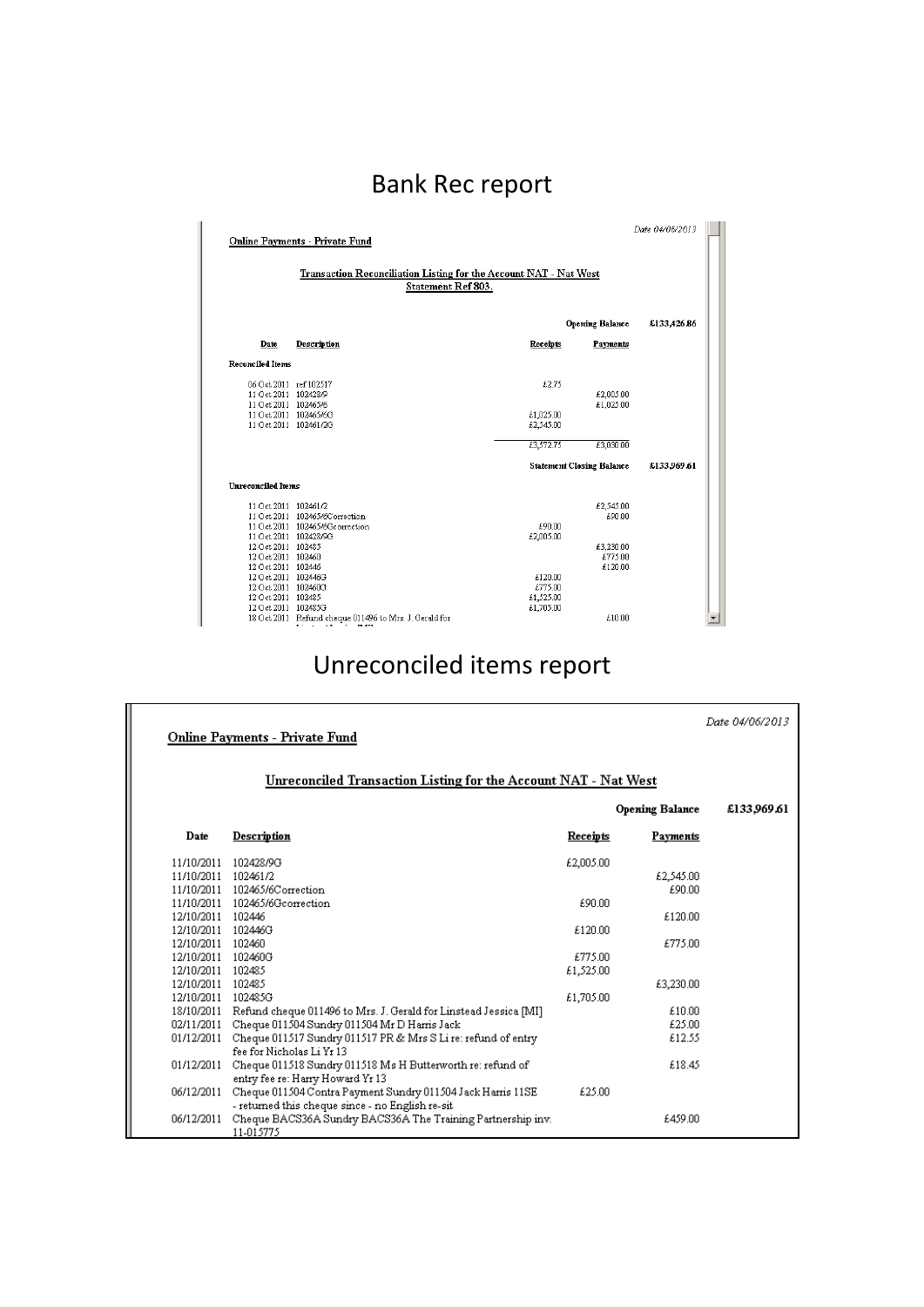## SHORT CODE (NOMINAL) REPORTS - Account summary

| Summary Statement                     |                          |                                                                                                      |                                                                                                                                                             |                           |                                                              |                             |
|---------------------------------------|--------------------------|------------------------------------------------------------------------------------------------------|-------------------------------------------------------------------------------------------------------------------------------------------------------------|---------------------------|--------------------------------------------------------------|-----------------------------|
| <b>Online Payments - Private Fund</b> |                          |                                                                                                      |                                                                                                                                                             |                           |                                                              | Date 04/06/2013             |
|                                       |                          | Summary Statement Report for Yr13 BBC Trip 3 Dec 2011<br>to 04/06/2013 inc. Short Code 2011TRBBCTRIP |                                                                                                                                                             |                           |                                                              |                             |
| Budget                                | £0.00                    | Money Spent<br>Money Collected<br>Opening Balance                                                    |                                                                                                                                                             | £47.80<br>£50.50<br>£0.00 | Budget less Spent<br>Collected less Spent<br>Closing Balance | $-647.80$<br>£2.70<br>£2.70 |
| Receipts                              | Date                     | <b>Amount Details</b>                                                                                |                                                                                                                                                             |                           |                                                              |                             |
|                                       | 07/12/2011<br>13/12/2011 |                                                                                                      | -£1.00 PI S/C Transfers. Transfer to INSURANCE Ref: 4 @ 25p<br>£39.50 PI 102585/6/7. Cheque 100066 from Mrs J Anderson Mr<br>RP Anderson for Ellis Anderson |                           |                                                              |                             |
| <b>Unpresented Receipts</b>           | 22/03/2012               |                                                                                                      | £12.00 PI 555.                                                                                                                                              |                           |                                                              |                             |
|                                       | Total                    | £50.50                                                                                               |                                                                                                                                                             |                           |                                                              |                             |
| Payments                              | 06/12/2011               |                                                                                                      |                                                                                                                                                             |                           | £47.80 Sundry BACS36E Matthew Dean reimbursement of          |                             |
| <b>Unpresented Payments</b>           |                          |                                                                                                      |                                                                                                                                                             | expenses: train & parking |                                                              |                             |
|                                       | Total                    | £47.80                                                                                               |                                                                                                                                                             |                           |                                                              |                             |

#### STUDENT REPORTS - Student Transactions

| <b>Online Payments - Private Fund</b><br>Full Transaction Listing for Abd Al Khaliq Mobine [11HR]<br>for the period 01/09/2011 to 04/06/2013. |        |      |                                  |                                                                                        | Date 04/06/2013 |
|-----------------------------------------------------------------------------------------------------------------------------------------------|--------|------|----------------------------------|----------------------------------------------------------------------------------------|-----------------|
| <b>DOE Duke of Edinburgh</b>                                                                                                                  |        |      |                                  |                                                                                        |                 |
| Date                                                                                                                                          |        |      | <b>Amount Trans No Payin Ref</b> | <b>Notes</b>                                                                           |                 |
| 22/09/2011                                                                                                                                    | £14.50 | 6100 |                                  | 102492/49. Cheque 000843 from Abd Al Khaliq<br>Mobine [10HY]Dr AM Khaliq               |                 |
|                                                                                                                                               | £14.50 |      |                                  |                                                                                        | £14.50          |
| <b>EXAMS</b> Exams                                                                                                                            |        |      |                                  |                                                                                        |                 |
| Date                                                                                                                                          |        |      | Amount Trans No Payin Ref        | <b>Notes</b>                                                                           |                 |
| 14/10/2011                                                                                                                                    | £22.50 | 7362 |                                  | 102524/52. Cheque 000022 from Abd Al Khaliq<br>Mobine [11HR]Mrs N Bibi                 |                 |
| 16/11/2011                                                                                                                                    | £19.60 | 7893 |                                  | 102550/1/ Cheque 000025 from Abd Al Khaliq                                             |                 |
| 22/11/2011                                                                                                                                    | £50.00 | 8057 | 102564/5                         | Mobine [11HR]Mrs N Bibi<br>Cheque 000048 from Abd Al Khaliq<br>Mobine [11HR]Mrs N Bibi |                 |
|                                                                                                                                               | £92.10 |      |                                  |                                                                                        | £92.10          |
| <b>GAMES Yr 10 Off-site Games</b>                                                                                                             |        |      |                                  |                                                                                        |                 |
| Date                                                                                                                                          |        |      | <u>Amount Trans No Payin Ref</u> | <b>Notes</b>                                                                           |                 |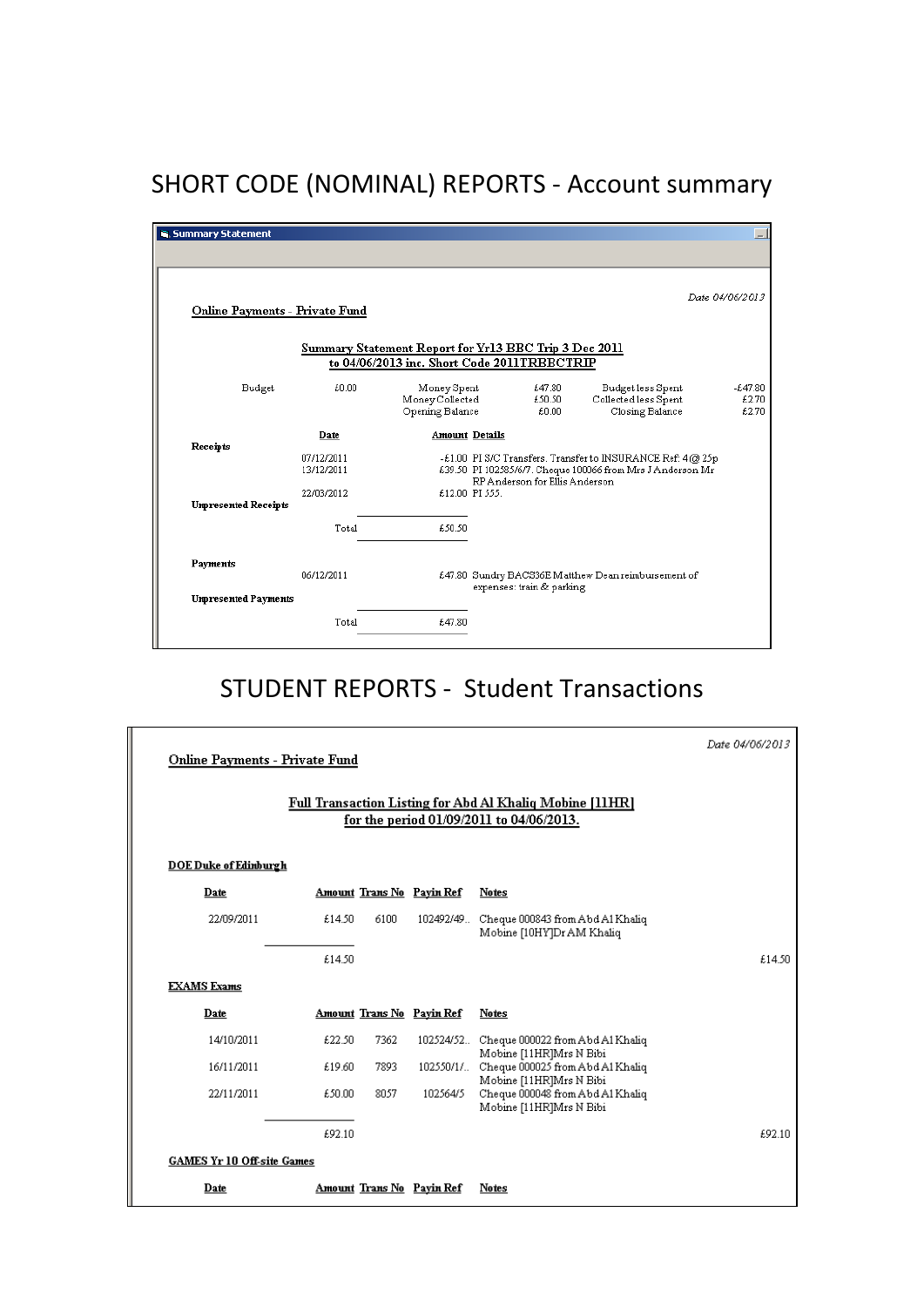## Student - amounts owing

| Date 04/06/2013<br><b>Online Payments - Private Fund</b><br><b>Account Statement for Abd Al Khaliq Mobine [11HR]</b> |                            |         |         |        |                                             |
|----------------------------------------------------------------------------------------------------------------------|----------------------------|---------|---------|--------|---------------------------------------------|
|                                                                                                                      |                            |         |         |        |                                             |
|                                                                                                                      |                            |         |         |        |                                             |
|                                                                                                                      | Yr 10 & 11 Offsite Games   | £40.00  | £40.00  | £0.00  |                                             |
|                                                                                                                      | Duke of Edinburgh          | £13.50  | £13.50  | £14.50 |                                             |
|                                                                                                                      | Exams                      | £171.60 | £171.60 | £92.10 |                                             |
|                                                                                                                      | Yr 10 Off-site Games       | £0.00   | £0.00   | £40.00 |                                             |
| 2012GAMES<br>DOE.<br><b>EXAMS</b><br><b>GAMES</b><br>TRRECULVER                                                      | Closed, Yr10 Reculver Geog | £12.00  | £12.00  | £12.00 | £40.00<br>£0.00<br>£79.50<br>£0.00<br>£0.00 |